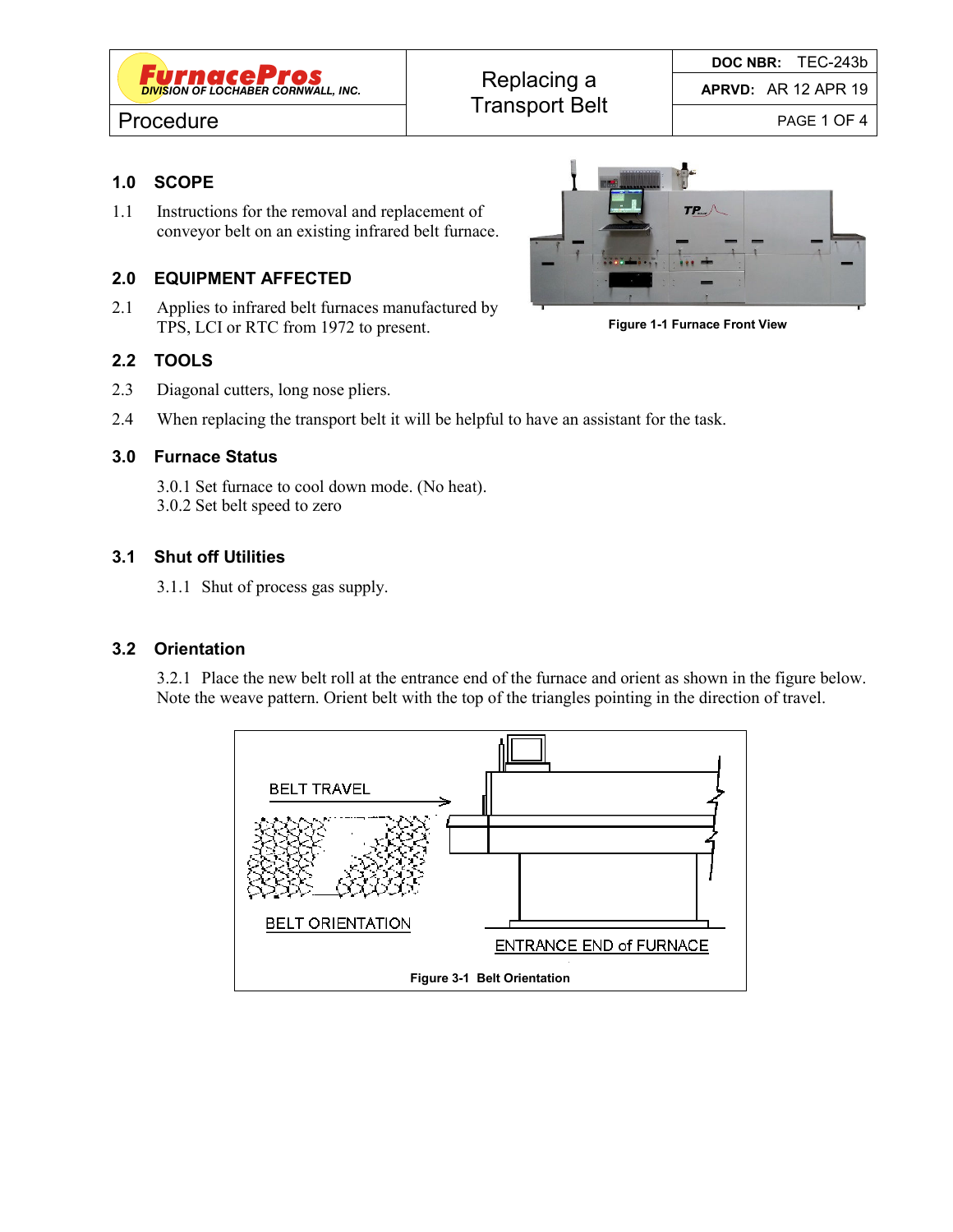## **3.3 Sever Old Belt**

3.3.1 At the entrance, cut one of the cross-section wires travelling the width of the belt. Snip both ends of the wire.

3.3.2 Remove the wire by pulling straight through the belt.

3.3.3 Separate the belt.



**Figure 3-2 Cut Wire at Ball Joint** 



**Figure 3-4 Remove belt wire**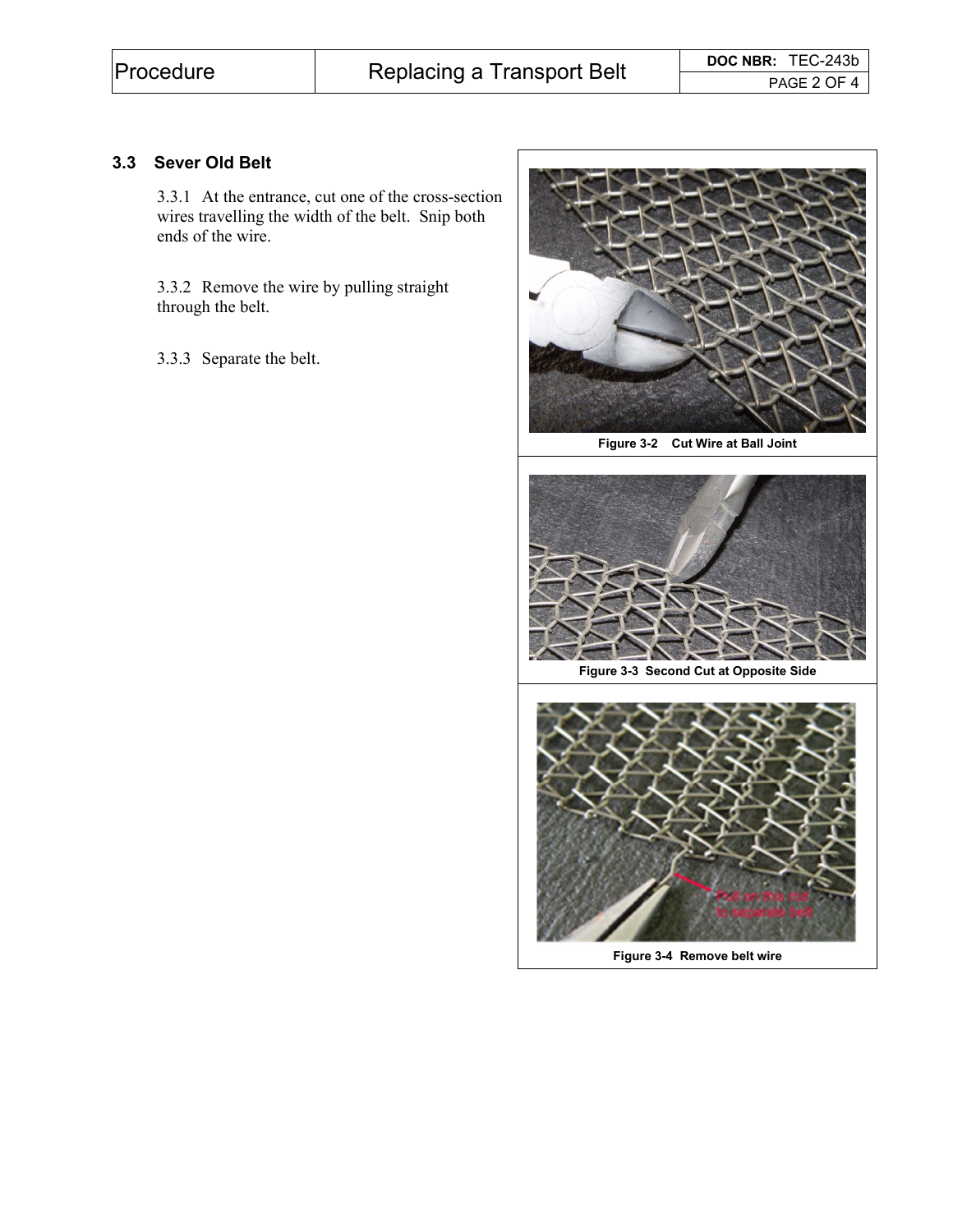### **3.4 Remove Old Belt, Thread New Belt**

3.4.1 At the entrance of the furnace, use the belt splice wire (from Figure 3-4) to attach the leading edge of the new belt to the old belt. See Figure 3-5 for example of splicing belts with different weaves. See Figure 3-6 for belt orientation and direction of travel.



**Figure 3-5 Splicing new heavy belt to existing standard belt** 



**Figure 3-6 Belt Orientation & Direction of Travel** 

3.4.2 Set the belt speed to 10 to 12 ipm, to pull the belt slowly

3.4.3 At the entrance end of the furnace. Grasp the old belt on either side of its width and pull evenly and firmly to pull the old belt from the furnace as the new belt travels in.

- 3.4.4 Roll the old belt until it is free of the furnace chamber area.
- 3.4.5 Remove the splice joining the new belt and the old belt.